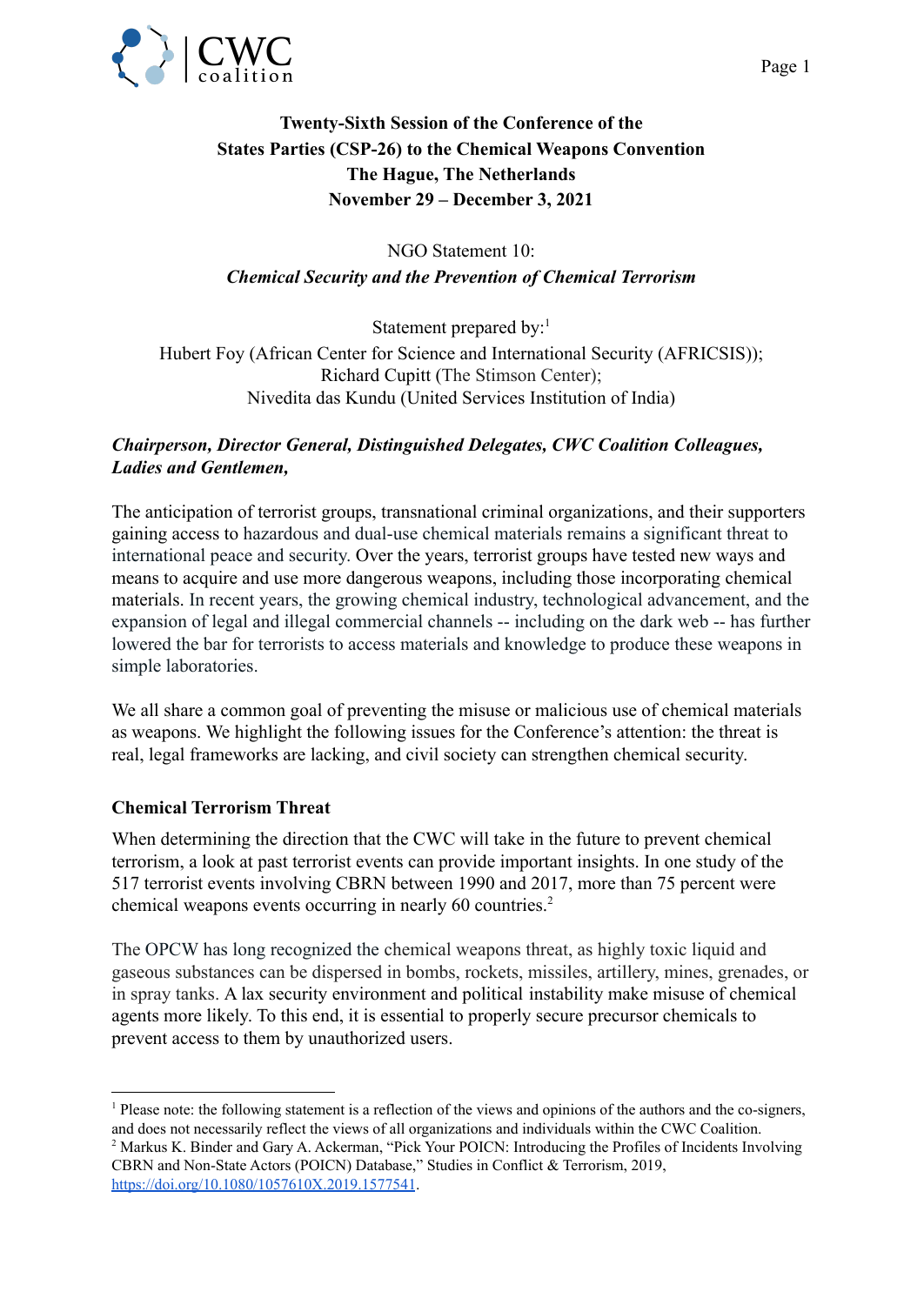

#### **Weak Legal Frameworks**

For years the OPCW has worked to address various aspects of chemical terrorism. Although States Parties have made considerable progress in accounting for scheduled chemicals in production, use, and transfers, fewer than three dozen have laws or regulations that include obligations to secure such chemicals.<sup>3</sup> Threats posed by chemical materials have been left largely unaddressed in many countries due to low awareness, limited resources, and the pressing nature of other acute economic and political issues.

This inaction and the lack of or weak regulations can create security challenges for international trade of dual-use sensitive chemical materials and take considerable financial and political tolls on states that, in turn, weaken global efforts to combat chemical terrorism. Further, robust legal frameworks for chemical security will be needed to ensure that technological advances will create new opportunities for peaceful uses while limiting abuses by terrorists and criminals.

## **Civil Society Role**

Civil society organizations (CSOs) have already contributed to efforts assisting states in securing chemical materials. CSOs' efforts have included: raising awareness of the threats and risks posed by chemical weapons and providing technical expertise and technical training. CSOs have also served as implementing partners for projects supported by member states and international bodies, linking local knowledge into national and international chemical security activities and generating innovative policy ideas and practical tools to help states implement their CWC obligations. CSOs also contribute through education to emphasize the positive role that chemistry can play in disarmament, non-proliferation, and Science for Peace, as well as promoting peaceful uses.

Furthermore, CSOs are well placed to link national chemical security measures and national CWC implementation efforts, given the hazardous and dual-use nature of many scheduled chemicals. More importantly, chemistry plays an essential role in helping society achieve the Sustainable Development Goals (SDGs). The American Chemical Society has identified seven priority SDGs and five additional SDGs that are foundational to the work of the chemistry community.<sup>4</sup> The chemistry enterprise has a broad reach into technology, the economy, and human health, and there are already many ways chemists are working to support global sustainable development. Chemical security is, therefore, part of the wider efforts to address SDG indicators.

Ensuring that terrorists cannot easily access the chemicals they seek is key to preventing chemical terrorism. It is our hope that the activities of CSOs clearly demonstrate how CSOs can complement and support governments and international organizations in order to strengthen global chemical security.

<sup>&</sup>lt;sup>3</sup> Richard T. Cupitt and Mary Vecellio, "Missing: Legal Frameworks for Chemical Security," Strategic Studies Quarterly, Winter 2020, pp. 103 – 121.

<sup>4</sup> https://www.acs.org/content/acs/en/sustainability/chemistry-sustainable-development-goals.html